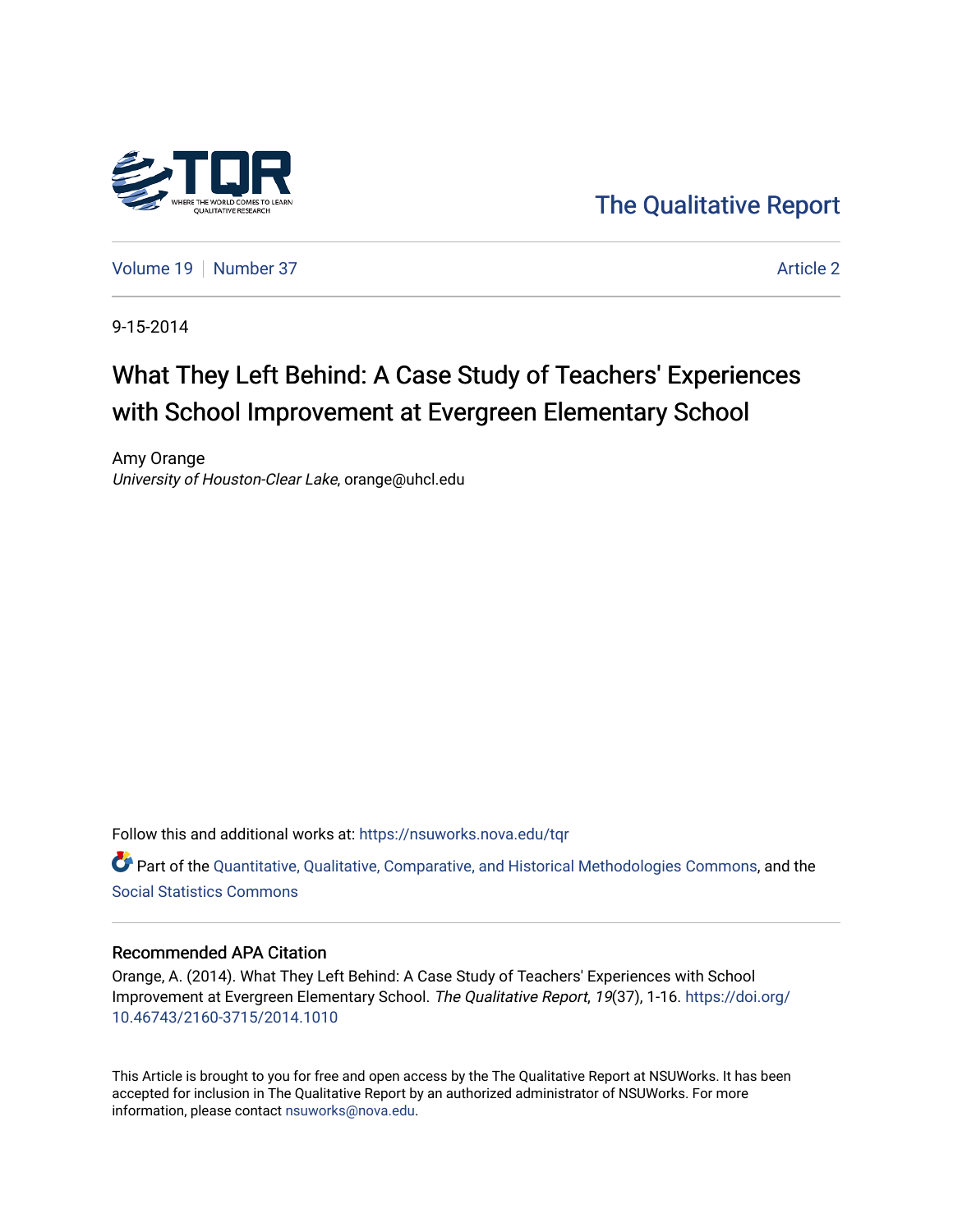# **Qualitative Research Graduate Certificate** Indulge in Culture Exclusively Online . 18 Credits **LEARN MORE**

### What They Left Behind: A Case Study of Teachers' Experiences with School Improvement at Evergreen Elementary School

#### Abstract

With the enactment of the No Child Left Behind Act, an unprecedented amount of pressure has been placed upon schools to increase student achievement. During the 2009-2010 school year, Evergreen Elementary School was in Year Four of school improvement for failing to make Annual Yearly Progress (AYP) in both reading and math. Drawing on observational and interview data from upper elementary school teachers, this paper will explore how striving to make AYP impacted teachers including increased workloads and stress, and how these factors led to teachers leaving the school, with a focus on a single teacher's experiences.

#### Keywords

NCLB, accountability, school reform, policy implementation, qualitative

#### Creative Commons License



This work is licensed under a [Creative Commons Attribution-Noncommercial-Share Alike 4.0 License](https://creativecommons.org/licenses/by-nc-sa/4.0/).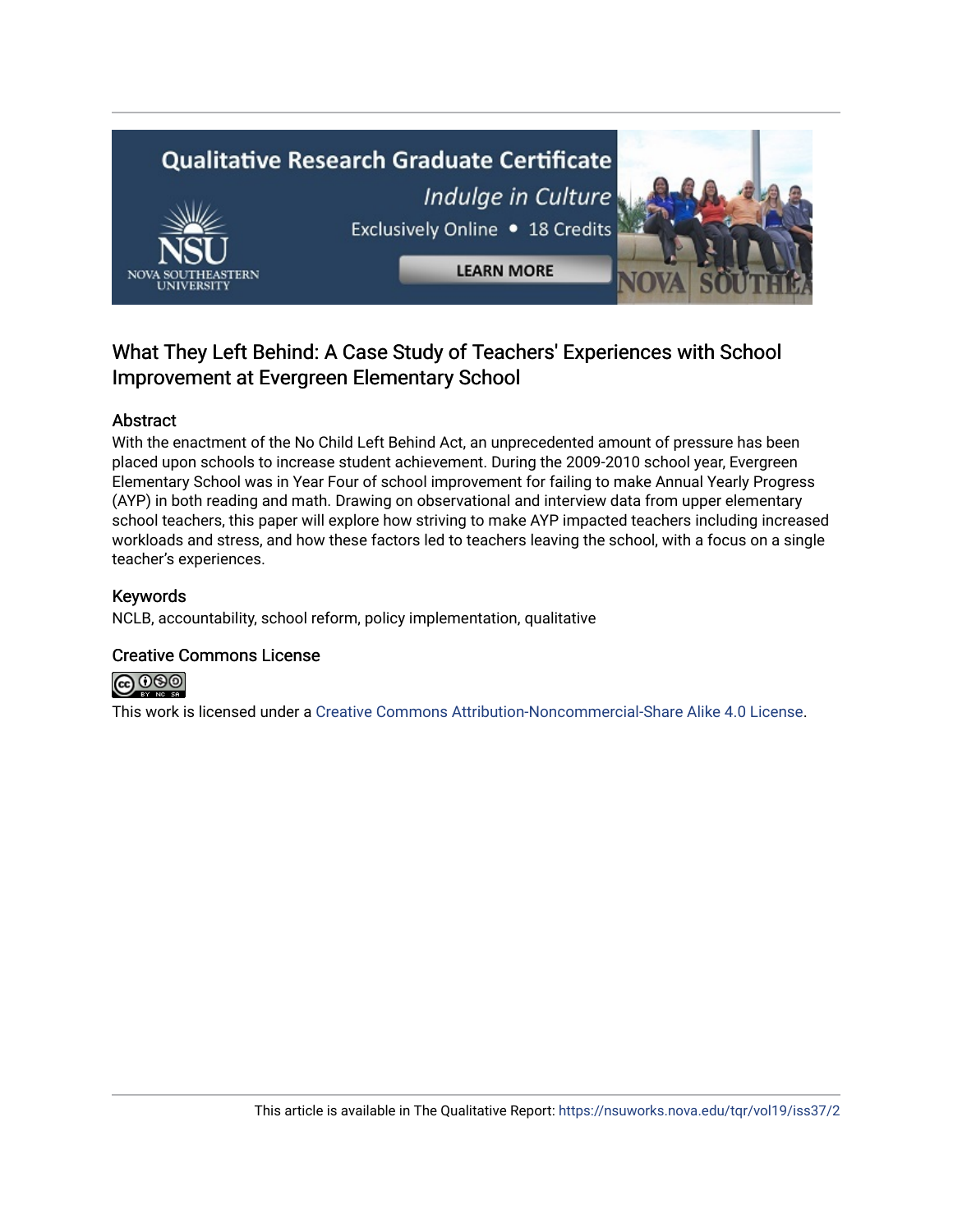

## **What They Left Behind: A Case Study of Teachers' Experiences with School Improvement at Evergreen Elementary School**

Amy Orange

University of Houston-Clear Lake, Houston, Texas, USA

*With the enactment of the No Child Left Behind Act, an unprecedented amount of pressure has been placed upon schools to increase student achievement. During the 2009-2010 school year, Evergreen Elementary School was in Year Four of school improvement for failing to make Annual Yearly Progress (AYP) in both reading and math. Drawing on observational and interview data from upper elementary school teachers, this paper will explore how striving to make AYP impacted teachers including increased workloads and stress, and how these factors led to teachers leaving the school, with a focus on a single teacher's experiences. Keywords: NCLB, accountability, school reform, policy implementation, qualitative*

With the enactment of the No Child Left Behind Act (NCLB), an unprecedented amount of pressure has been placed upon schools to increase student achievement. Under the No Child Left Behind Act, sanctions are imposed on schools that are considered underperforming for more than two years even though previous high-stakes accountability systems were unsuccessful in increasing students' performance (Goertz & Duffy, 2003; Mintrop & Trujillo, 2005). These "failing" schools enter into program improvement (referred to as "school improvement" in Virginia), where improvement options include providing tutoring to students, creating school improvement plans, and planning for alternative governance of the school. Failing schools tend to have higher rates of teacher turnover and often employ larger numbers of teachers working with emergency certification. Higher rates of turnover are reported for administrators in failing schools as well. Schools may have insufficient resources to address their needs because they tend to be located in high-poverty areas (Meyers & Murphy, 2007).

Research has found that high-stakes accountability systems, such as NCLB, serve to create an environment of fear that stifles innovation and creativity. "The greater the consequences for not attaining testing goals, the more threatening and high pressure the school or district becomes as a work environment. High-stakes environments create a single-minded focus on avoiding sanctions, accompanied by a fear to attempt anything new or untried" (Schoen & Fusarelli, 2008, p. 192). As teachers attempt to meet accountability demands, the curriculum can be restricted to rote learning and a focus on content. Students in sanctioned schools need their teachers need to take risks and try innovative techniques and curriculum (Amrein & Berliner, 2002).

The literature shows that failure to make annual yearly progress (AYP) as required by NCLB impacts teachers in multiple ways. We know that increases in teachers' workloads, increased stress from testing pressures, and changes in the environment result from NCLB and factor in to teachers' decisions to resign from schools that are in improvement or to leave the teaching profession altogether. In order for change to be successfully implemented in schools, teachers need to find the reforms meaningful and the changes need to align with their personal beliefs.

However, there are fewer cases in the literature that illustrate teachers' experiences with school reform and school improvement. The majority of studies on NCLB and improvement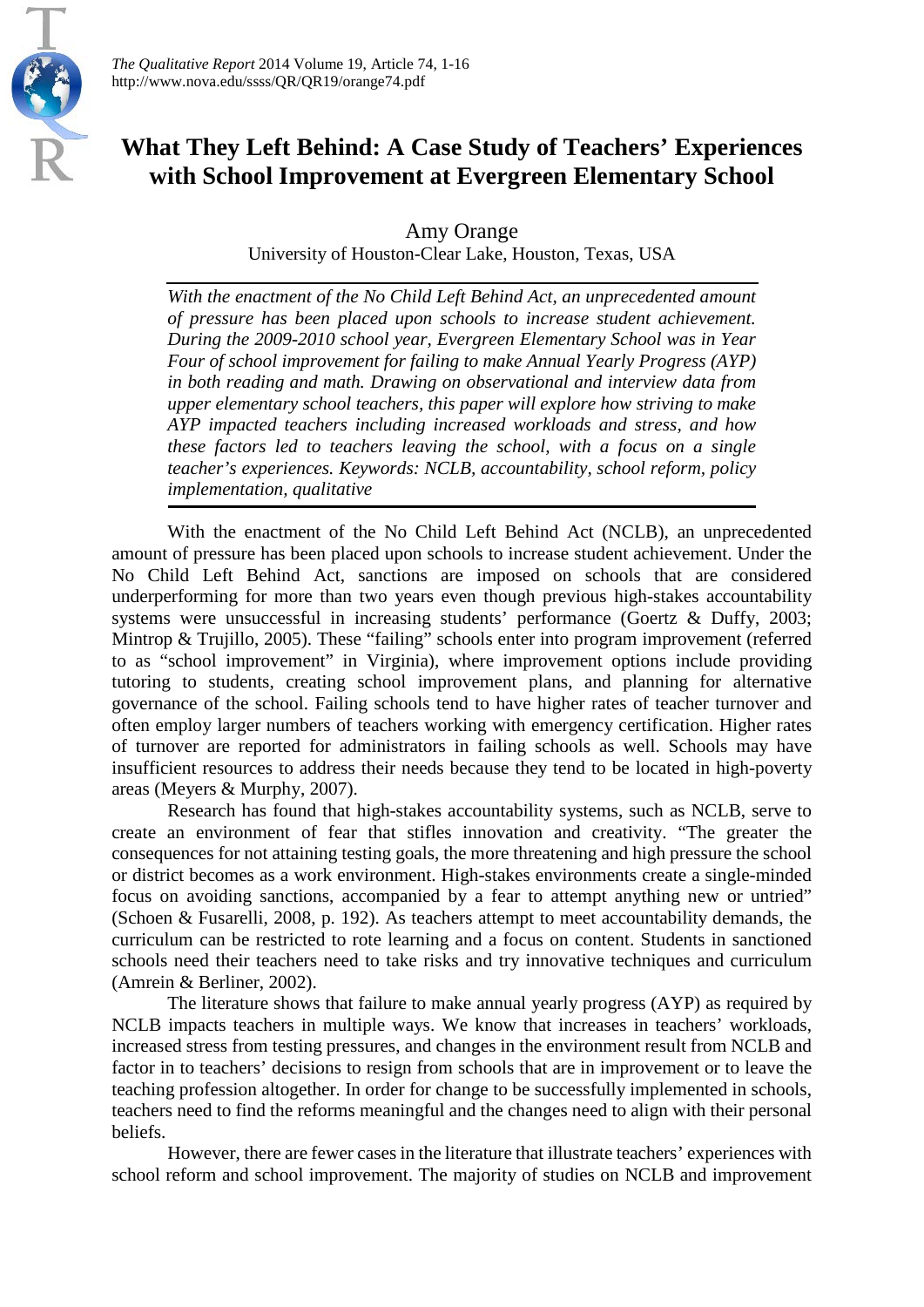focus on statistical outcomes, not teachers' experiences and how the implementation of NCLB affects them and their students. My study seeks to provide voice to teachers whose experiences go largely unheard by policymakers. With NCLB currently overdue for reauthorization, this research contributes an important piece to the debate over the effectiveness of NCLB by providing stories of personal experiences rather than test scores.

During the 2009-2010 school year, Evergreen Elementary School was in Year Four of school improvement for failing to make Annual Yearly Progress (AYP) in both reading and math. Schools across the nation find themselves in similar situations as more schools enter improvement based on their failure to make AYP.

Drawing on observational and interview data from upper elementary school teachers, this paper will explore how striving to make AYP impacted teachers including increased workloads and stress, and how these factors led to teachers leaving the school. One teacher's story of his decision to leave is highlighted.

#### **Role of the Researcher**

The role of the researcher in qualitative research is fluid, ranging from a passive observer to an active participant observer. However, as the instrument, the researcher also brings her own interpretations and experiences to the work. In my study, I initially began data collection as a passive observer and I took field notes during classroom instruction. As the study progressed, I took a more active role in two of the classrooms, working with students as needed. As a participant in the research, my presence may have affected classroom behavior, particularly at the beginning of data collection, but students seemed to become accustomed to my presence quickly.

I bring my own biases to this study after working as a teacher for several years. I went into teaching for rather idealistic reasons: I wanted to share the fun of learning with students and expose them to new information. During my first year of teaching, in a private school, my kindergarten students were subjected to standardized tests. A few of them cried through the tests; they couldn't read well, yet were expected to in order to complete the test. I was told that I couldn't help them, but I did anyway.

The following year, I was hired at a public school. There were many more restrictions in place here and talk of something called No Child Left Behind was beginning. Teachers felt pressured to teach the standards. However, there were fewer tears among my fifth grade students when testing time came.

As I continued to teach, there was an increased emphasis on using test scores to direct our instructional practices. Our district provided inservices to teach us what we should be doing with the test scores. As I spent time looking over student test scores from the previous year, I started to notice that they often didn't match what I saw in the classroom. Sometimes a student would have great test scores but average class performance. More often, students had average test scores and above-average class performance. I wondered if I was expecting too little of the students, but as more of us began to discover the same thing and have conversations about it, we started to think that maybe the tests were the problem. These experiences motivated me to conduct this study.

#### **Ethical Concerns**

The most difficult ethical issue in this study was how to maintain the participants' anonymity. At the beginning of the study, I assured the teachers that they would be given pseudonyms to protect their identities and that any information that made them easily identifiable would be altered or removed. By the end of my data collection, several of the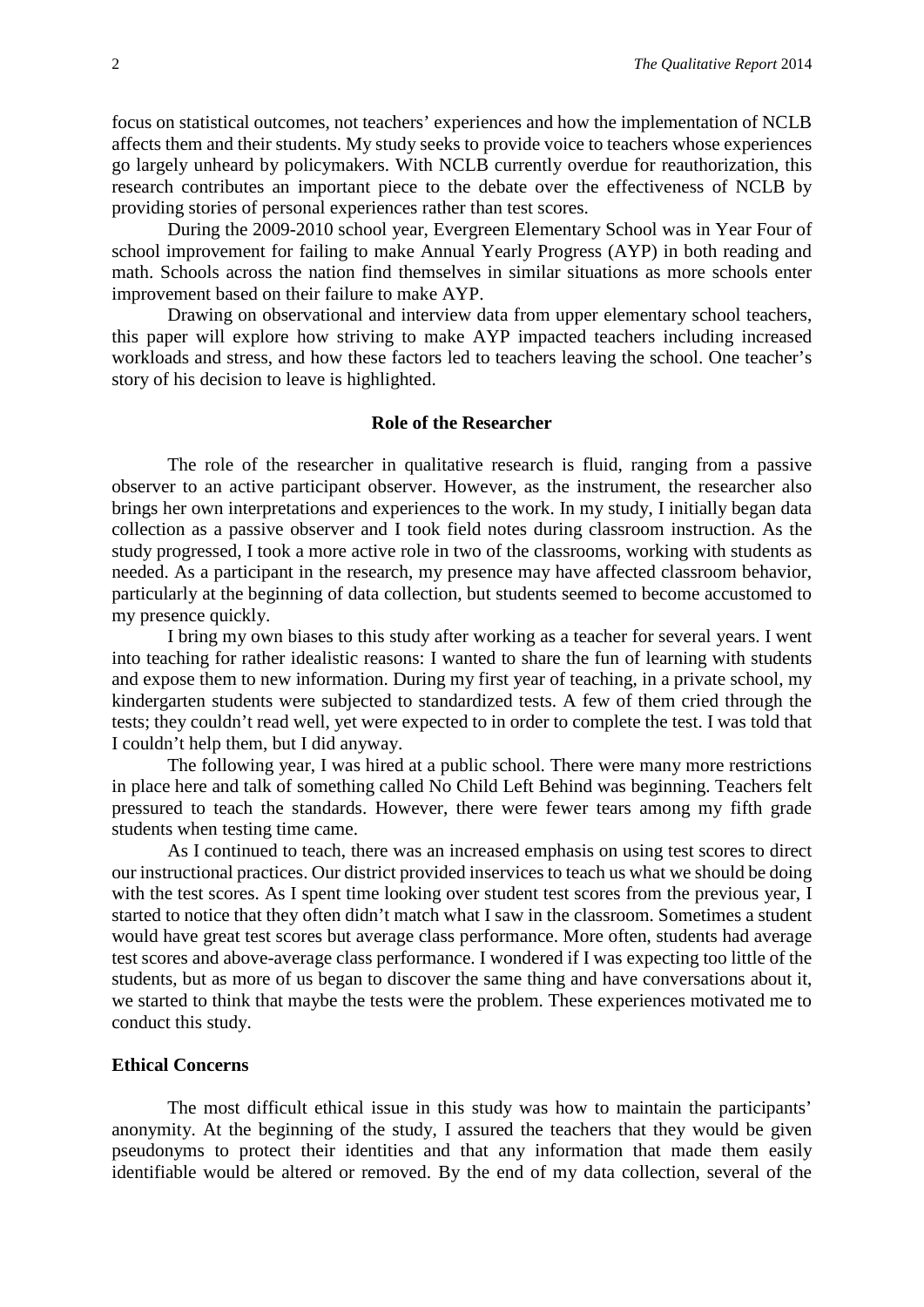teachers felt that remaining anonymous was not important, though I assured them I would do my best to keep their comments anonymous.

#### **Validity**

The relationship between the role of the researcher, the data collection strategies, data analyses, and the conceptual framework are all critical to establishing validity. In his investigation of exemplary case studies, Yin (2009) found that evidence should be collected from multiple sources. This strengthens the validity of the study by allowing for consistency across sources (Erickson, 1986; Yin, 2009). Using multiple sources within a case study enhances internal validity through consistency and "corroboration about implementation events and interpretation". External validity is strengthened when various sources of evidence from multiple sites are included, extending the scope of the study. In-depth information collected from the sites provides the needed information for interpreting the implementation process. In this study, I collected data using multiple methods in multiple classrooms.

Erickson (1986) focuses on making low-inference judgments and having the reader serve as the co-analyst. He sees that the purpose of qualitative research is to come to an understanding of what human interactions mean, not to measure something, as in the traditional view of validity. Validity is established by having assertions that show patterns across events. The search for disconfirming evidence (and the subsequent revision of the assertion, if needed) also establishes validity. Therefore, I searched my data for disconfirming evidence and refined my assertions as needed. I also present quotes from my participants, allowing the reader to serve as co-analyst.

#### **Methods**

This paper is part of a larger study that examined the linkages of policy maker actions across levels of the policy system and including document review, interviews, and observations. This case study examines the interpretations of policy mandates by teachers in a purposefully sampled rural elementary school in Virginia. IRB approval was granted for this study and I collected all of the data.

My study primarily consists of observation and interview methodologies, though I also conducted some document analysis. I intended to survey teachers and students, but that was not possible based on a lack of time in the classrooms and during staff meetings. Using multiple methods of data collections allows for triangulation of methods and a more complete understanding of the policy problem (Yin, 1994). Data collection took place between April 2009 and May 2011. I detail these methods in the following sections.

#### **Observations**

I conducted classroom observations to better understand how teachers are interpreting and implementing policies in their classrooms. Teachers were selected from grades three through five with an emphasis on language arts and math instruction. I selected these subjects and grade levels because NCLB holds schools accountable for student achievement in math and language arts; in Virginia, the assessments begin in third grade.

My observations focused on teachers' curriculum implementation, types of curricula being used in the classrooms, teaching styles, and student responses to classroom activities. Approximately 15 observations were completed for each grade level. I observed in one third grade class, one fourth grade class, and two fifth grade classes. Each observation lasted between one and three hours, depending on the lesson. For the first two or three observations, I took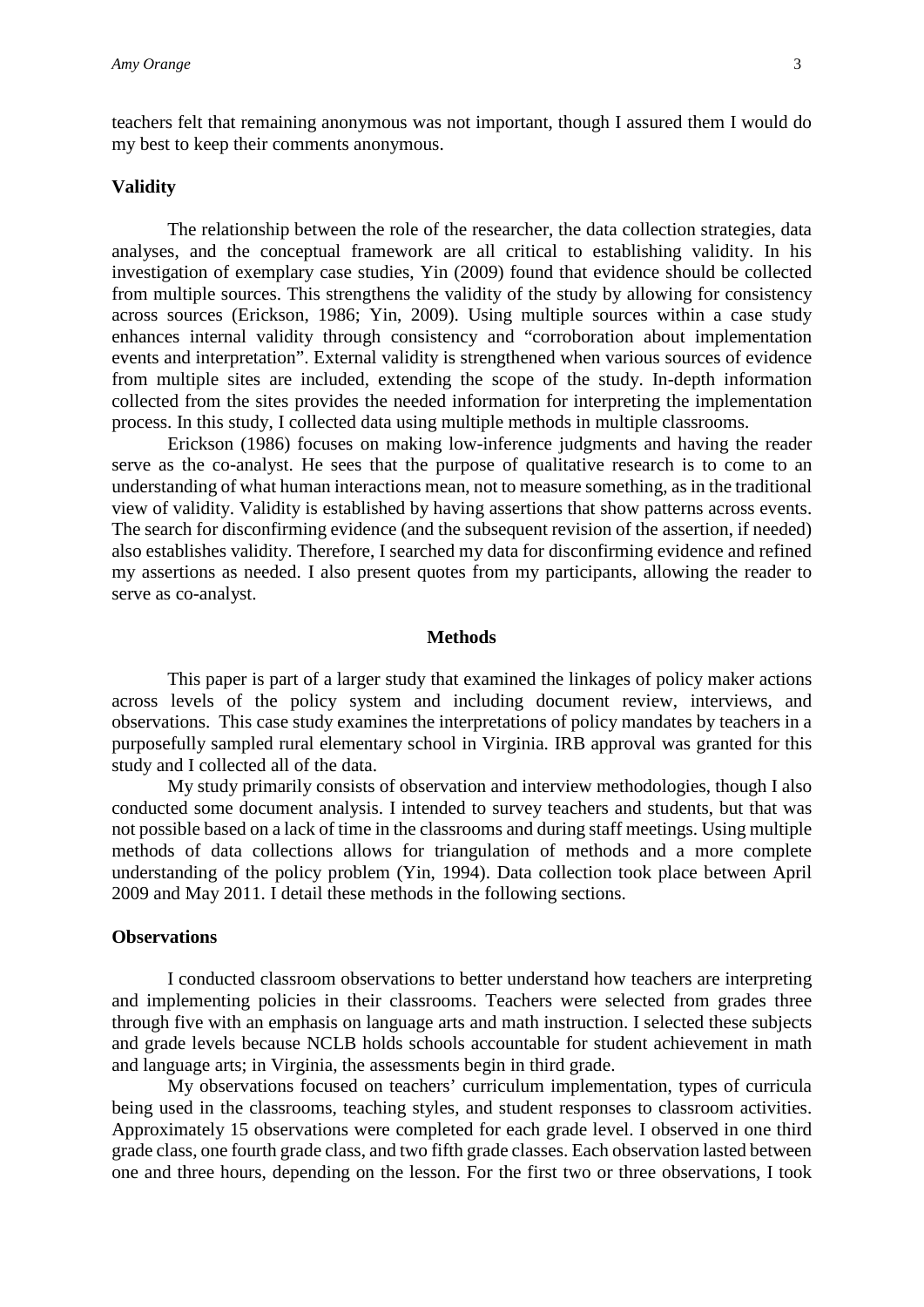field notes throughout the entire observation period. However, once I had a sense of the classroom procedures and a broad idea of classroom occurrences, I made jottings during some of the observations instead of taking detailed field notes. This usually occurred when I worked with students and could not take extensive field notes. I wrote up field notes with inferences, methodological notes, observation notes and observer comments added as soon as possible after leaving the site.

#### **Interviews**

Interviews with school staff members were conducted between April 2009 and May 2011. Interviews were conducted with the teachers I observed to triangulate data and were also held with teachers, and other staff members who did not participate in observations. Attempts were made to interview all third, fourth, and fifth grade teachers, the school math and literacy coaches, and the administrators. While not everyone responded to my interview requests, I was able to interview at least two teachers from each of the grade levels, the principal, both school coaches, and two specialists.

I conducted interviews with 13 participants with each interview lasting between 30 minutes and one hour; the majority of the data from this study comes from one teacher's interviews. Interview questions (Appendix I) stemmed from the literature on NCLB and my observations; I conducted the majority of interviews as I was nearing the end of my observations.

#### **Data Analysis**

Analysis was an inductive process. I coded, combined, and interpreted the data, resulting in a narrative. During the process of data collection, I conducted preliminary analysis as I wrote up my field notes and transcribed interviews. Once data collection was complete, I read through my field notes and interviews several times. As I read, I created analytic notes and themes began to emerge. Once I had my initial themes, I began coding using NVivo. Several new codes were added and others were refined as I worked.

I did not anticipate that one of the emergent themes would be why teachers resigned from Evergreen, but at the end of the 2009-2010 school year, I realized that three of the four teachers I observed with had quit. I attempted to contact all three, but only two were available. I scheduled follow up interviews with Mr. Parker and Ms. Murphy to understand why they resigned from Evergreen at the end of the year and incorporated this new data into the existing corpus. I coded and interpreted the new data in light of my previous analysis. Next, I made assertions, then looked for evidence to confirm or disconfirm these assertions (Erickson, 1986). I present an overview of the reasons that contributed to teachers leaving Evergreen, then focus on why Mr. Parker and left, allowing him to tell his story in his own words as much as possible.

#### **Validity**

To establish validity in this study, I draw on Creswell (2013). Participants reviewed their interview transcripts prior to analysis to ensure that I accurately captured their thoughts and comments; they offered clarification as needed. Prolonged engagement in the field gave me time to learn the culture and establish trust with my participants. Using multiple forms data sources (observations, interviews, and documents) allowed me to triangulate participants' actions and words to reveal complexities and inconsistencies. When inconsistencies occurred, I contacted participants for further clarification.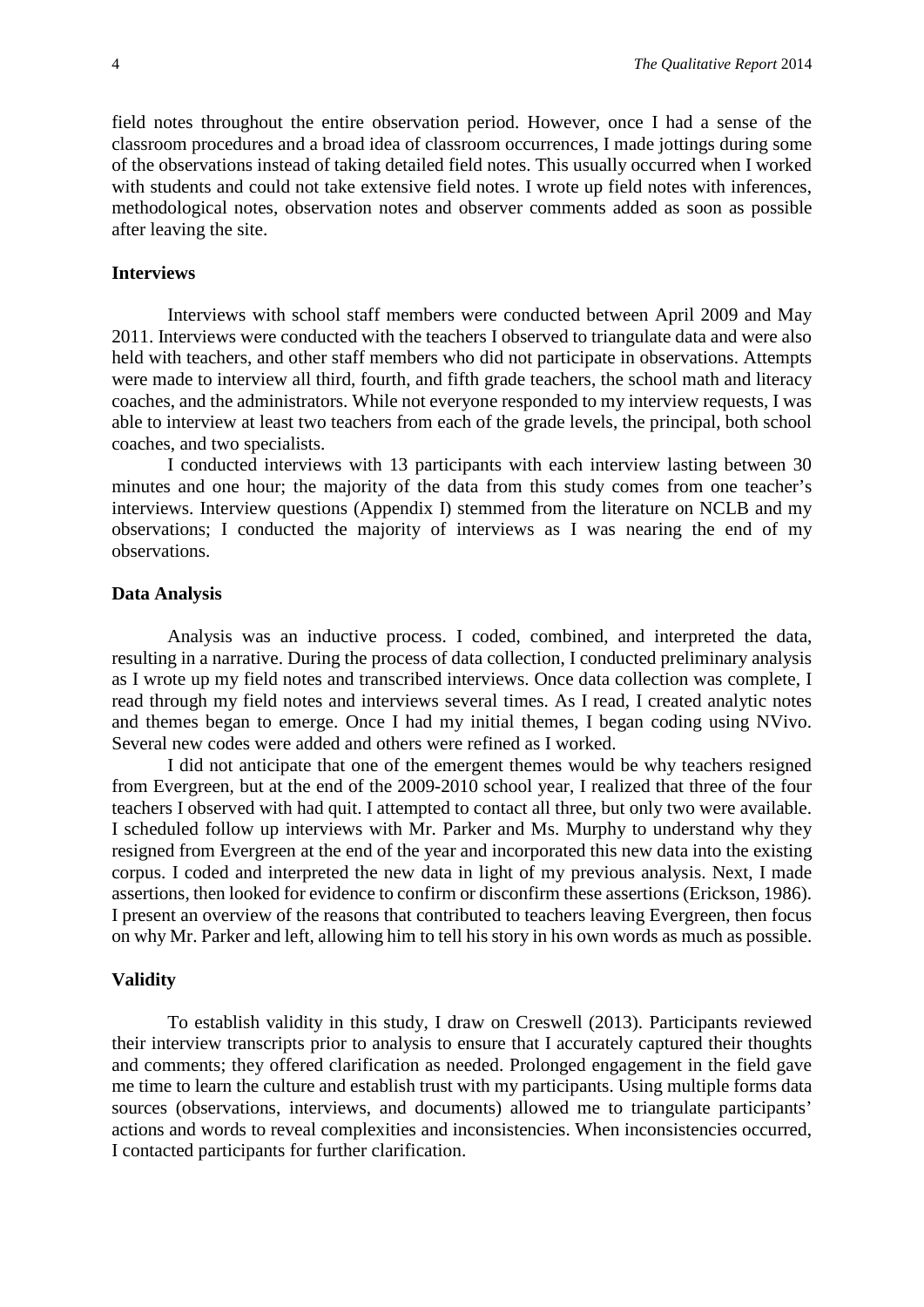#### **Results**

While Evergreen made AYP based on their test results from the 2009-2010 school year, the pressures placed on teachers to raise students' test scores led to increased stress, which ultimately resulted in some teachers resigning or changing grade levels. Most teachers report that they feel stressed due to Evergreen's improvement status. Administrators and school coaches focus on student scores and using benchmark assessments and released-item SOLs (the Standards of Learning, Virginia's end-of-year tests) to predict student performance on the SOLs. Many teachers say that if they don't make AYP this year, they don't know what they will do the following year since they are already doing everything they can. There is a sense that this is their last year to make AYP and that they cannot sustain this level of effort much longer.

There are several conditions at Evergreen that may affect the rate of teacher turnover including stress from an increased workload and the pressure to increase student achievement and a narrowing of the curriculum. The following sections illustrate how these areas may have influenced teacher turnover at Evergreen and take an in-depth look at why Mr. Parker left Evergreen Elementary.

#### **Evergreen Elementary School**

Evergreen Elementary is a K-5 school located in central Virginia. The school serves approximately 500 students. The setting is a mix of rural and suburban, though the majority of students live in rural locations. At the time of data collection, Evergreen Elementary School was in year four of program improvement school-wide and for English improvement and in year three for math improvement. Evergreen Elementary is fully accredited. Approximately 43% of Evergreen Elementary's students qualify for free and reduced lunch, qualifying them for whole school Title I funding.

#### **Teacher turnover at Evergreen**

Teacher turnover impacts not only the school, as new teachers need to learn the culture and expectations, but grade level cohesiveness, as collaboration needs to be rebuilt when turnover occurs. Teachers new to a grade level spend more time learning the curriculum and lesson planning, perhaps taking time from working with students during their preparation time or after school. Losing members of a team that helped Evergreen to make AYP for the first time in several years means the loss of teachers who were capable of increasing student performance on the SOLs.

Three of the four teachers I observed during my research left the school at the end of the year. Ms. Richards and Ms. Murphy were laid off due to proposed state budget cuts, though both were offered their jobs back over the summer; neither chose to return. No one is in contact with Ms. Richards, though a few teachers have said they believe she is no longer teaching. Ms. Murphy currently teaches at Madison, an elementary school that has never been in school improvement and is a School of Excellence. Mr. Parker also left Evergreen at the end of the year; he now teaches at a private school in the same county. Ms. Reynolds is currently employed at Evergreen.

#### **Increased stress**

Most of the pressure to increase students' test scores rides on third, fourth, and fifth grade teachers. While skills learned in the primary grades impact student achievement in upper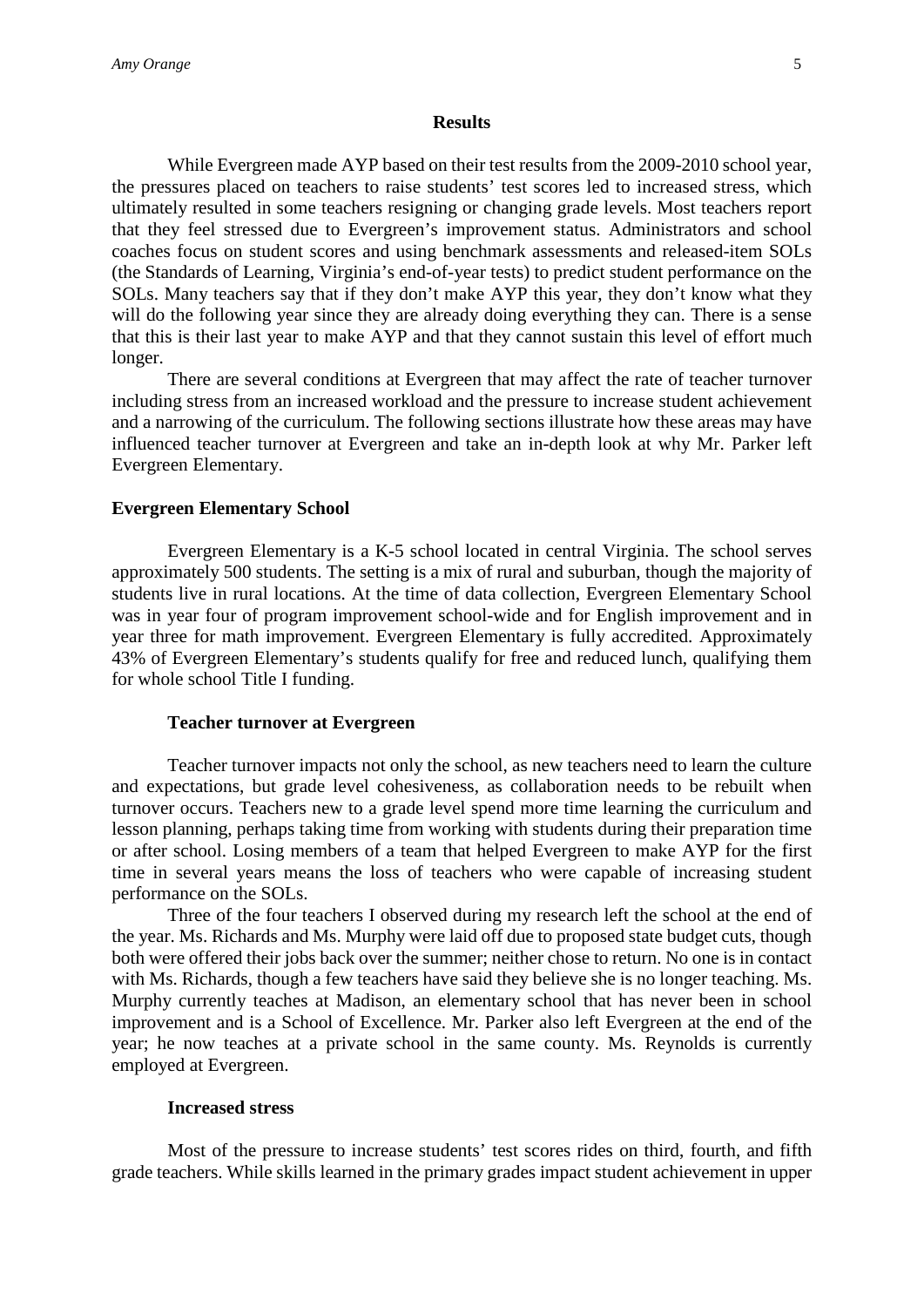elementary, students are not directly assessed using the end-of-the-year SOLs in kindergarten through second grade. Ms. Hudgens, currently a kindergarten teacher, has taught upper elementary in previous years. She remarks, "It's a lot more pressure (to teach upper elementary grades). I feel like it's a little bit easier to teach in the younger grades" (interview, May 11, 2009). But she doesn't discount the role that primary teachers play in getting students to a point of independence so they can take the SOLs, saying:

Especially in this school system…I know my second grade teachers here always tell me they try to get their kids to be independent, but there's no independency (sic) in K through One. And I think that's a strategy that we're really lacking. Because when you hit third grade and take that test, it's all independent. (Interview, May 11, 2009)

While Ms. Hudgens believes that teaching the lower grades is somewhat easier, it also seems that testing pressure is trickling down to the lower grades as teachers try to insure that their students will be ready to test independently by third grade. By preparing them to take assessments on their own, teachers hope their students will be more successful.

Fifth grade teacher Ms. Richards feels that the level of pressure from the administrators has been taken too far and that the NCLB legislation is created by and implemented by people who are too far removed from the day-to-day classroom activities and demands. She discusses how policy is handed down to her and the impact it has on her and her students:

Has anyone who actually writes the legislation ever been in a classroom? I always want to ask because all these things handed down to us… I mean, sometimes it's things from our principal and we think, 'What? Have you? When's the last time you were in the classroom?' Like tomorrow, we have half a day before Christmas break. We have to have Language Arts instruction. What?! Language Arts instruction? I mean, it sounds like we don't have a day to lose. Yes, you have a half a day we can afford to lose and they [the students] deserve it. They work so hard and we push them and we can't even give them half a day before Christmas break. It just seems a little crazy, it seems like, out of control, like we've lost common sense. That's common sense to me, that last day. We can't get anything accomplished. Give me a break! (Interview, December 17, 2009)

She believes that legislators and administrators are out of touch with classroom practices and that the administrators pass on policy demands to teachers who must pass on these demands to students, despite teachers' professional judgments that these are developmentally inappropriate practices.

Mr. Parker, a fourth grade teacher, reports fear from the threat of punitive state action and a subsequent increase in the level of stress amongst the teachers. He comments:

I guess things have just been sorta ratcheted up now with, I guess… I think the school's like in second or third year of AYP and you know, it's getting to the point where the state might come in and take over and stuff. I mean, I see a little bit of just, a little extra stress among the teachers because I think we're doing everything we possibly can and it just sorta gets to the point where we do as much as we can and you know, some of the students just aren't motivated for the test indicates SOL curriculum and testing are artificial and negatively impact on student motivation. We know that they know the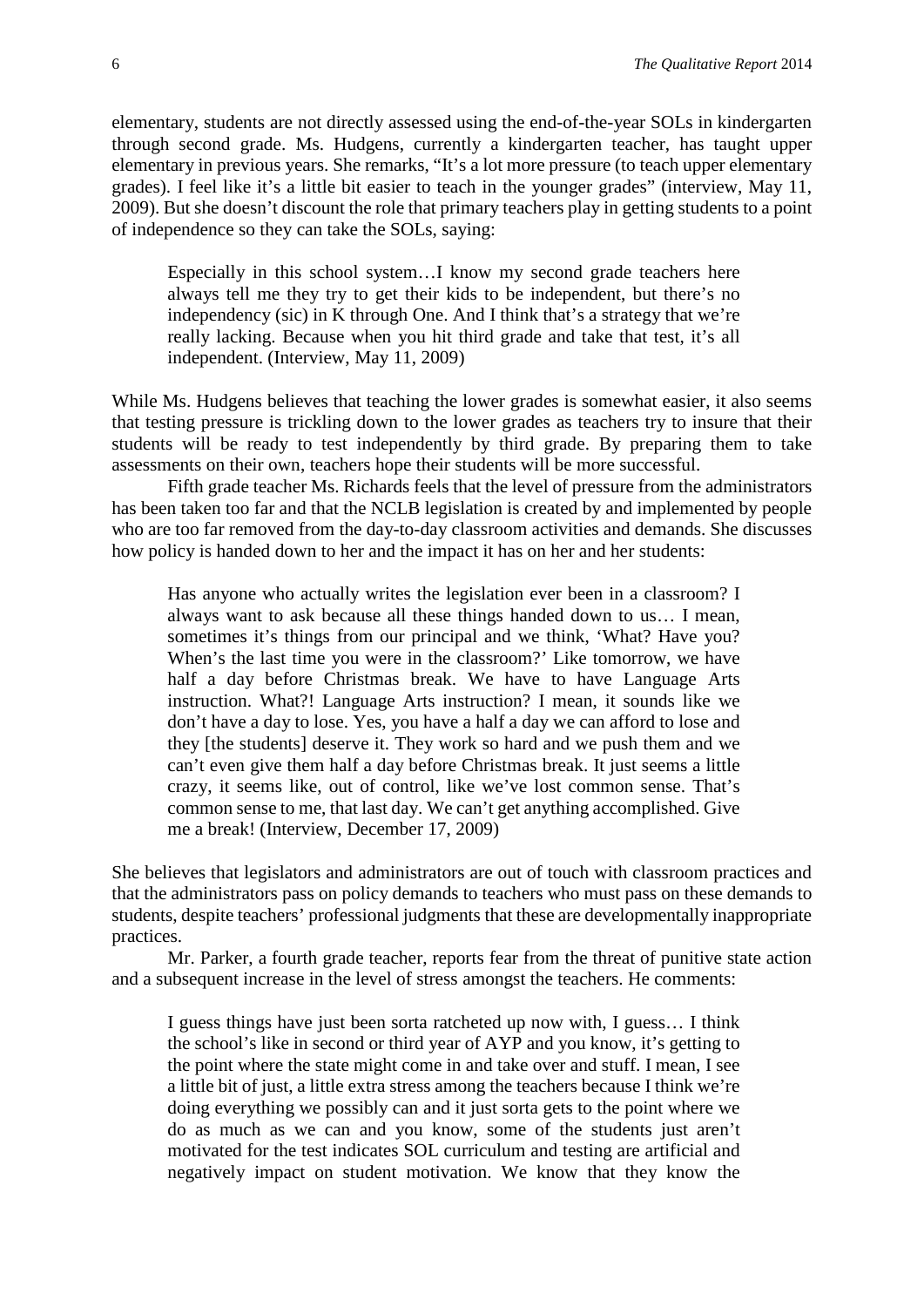material, but, they're like, 'eh' (indicating that students don't care about the tests). (Interview, May 29, 2009)

He also feels that there is only so much that the teachers can do on their own and that there needs to be an increase in parent and administrative involvement if Evergreen is to exit improvement:

I would say that the teachers do feel a little more stress and, like a lot of stuff has been put on us which we're happy to do what we can do. But there comes a point where it's going to take the parents and the administrators to really come in and try to change some things or…" (Interview, May 29, 2009)

He implies that if parents and administrators do not increase their level of involvement, teacher stress will continue to rise and they will feel overburdened by the additional demands placed on them due to Evergreen's improvement status.

One cause of stress for teachers is the dissonance created by thinking that they are doing their jobs well while their school is labeled by policy makers and the media as "failing". Not only is the school staff informed that Evergreen is "in need of improvement", but parents are notified as well, per NCLB requirements (school document, October 13, 2009). The school literacy coach, Ms. McDonald, believes that the staff is good at what they do, saying, "And I'm very protective of these teachers. I mean, I love 'em to death, I know how hard they work, and I will not let their names be tarnished. I feel that they do a good job and give it their all…" (Interview, March 22, 2010). Due to her perception of the public's lack of understandings about how NCLB works, Ms. McDonald becomes upset with how Evergreen and its teachers are portrayed in the media. As she discusses the subject with me, she becomes impassioned, her voice raising and increasing in volume as she says:

I think our county and the way that reporting gets done, it highlights how people don't understand NCLB. And that's very frustrating to me. I take it personally because these teachers are my friends, they're my colleagues. I know how hard most of them work. And I'm going to use the word 'most' because there are some that don't push it. But I really feel for them when they see an article in the newspaper that says, Maplewood Elementary, shining star. Guess what? What they don't say is that if Maplewood had had certain subgroup numbers and they had over 50, they wouldn't have passed either. We're the only school in the entire county that has the subgroup numbers. (Interview, March 22, 2010)

She obviously takes Evergreen's labeling as a failing school personally and it places stress on her. For some teachers, working in a school that is in improvement may contribute to their desire to work elsewhere, as it did for Mr. Parker and Ms. Murphy.

An increase in staff workload also affects the level of stress felt by teachers and administrators at Evergreen. School staff report many areas where their workload has increased due to being in school improvement: they are required to do more paperwork and documentation; spend their preparation time and lunches working with students; and have additional meetings to attend.

Since Evergreen entered school improvement, the amount of documentation they are required to do has increased for both teachers and administrators. The principal, Mr. Carter, explains how this increase has impacted students: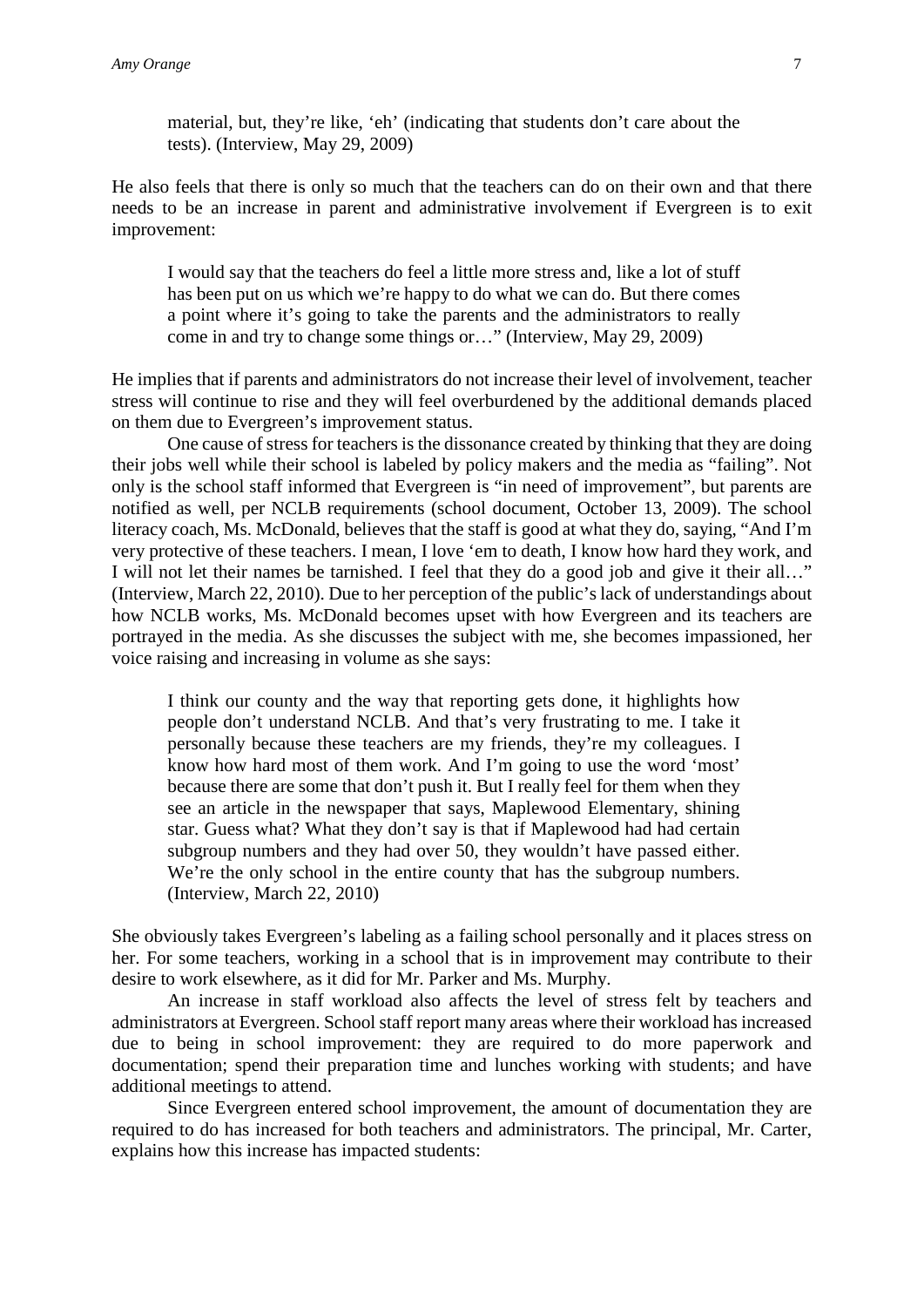It just seems like there's more and more paperwork and different things I have to do which then turns in to, I'm not here. I'm not able to be in classrooms, I'm not able to assist and help and make sure these kids are getting a quality education. So, you know, just because someone wants to see something on paper, you're taking away from all these things. (Interview, August 3, 2009)

Ms. McDonald also comments about the increased paperwork and stress due to being in school improvement. She shares her impressions about being in Year Four of school improvement:

I mean, it's really like, it's very stressful. I'm telling you, if I could work all day and all night, I would and I still don't know if there's enough time. I really don't. Just the amount of paperwork and the amount of just mental…it's just a lot of mental stress that goes along with being a Year Four literacy coordinator, but um, we're going to do whatever we can. (Interview, March 22, 2010)

Due to Evergreen's improvement status, Ms. McDonald's workload has increased and her stress level has risen. She feels stress both from the quantity of work she is required to do as well as the mental stress that accompanies her job. This type of pressure placed on teachers in "failing" schools often contributes to their leaving the schools altogether.

Ms. Richards also believes that there is more paperwork since Evergreen is in school improvement. She says, "…and the thing with school improvement is that now we have all this extra paperwork and all this data we have to collect, well, how is that helping what's really going on in the classrooms?" (Interview, December 17, 2009). Her comments echo Mr. Carter's--increased paperwork takes time, pulling teachers and administrators away from activities that could actually help students increase their learning.

As Evergreen Elementary continued to fail to make AYP over the course of the previous three years, the number of required meetings increased. Frequent professional development is required for the teachers because of Evergreen's AYP status. There are Monday faculty meetings held after school. Every other Wednesday is a School Improvement Committee meeting where staff focus on monitoring Evergreen's improvement plan and learning new strategies to help students pass their SOLs; about one-third of the teachers attend on a rotating basis. Response to Intervention (RtI) meetings are held once a week per grade level during teachers' preparation time. These meetings focus on tracking individual student's data and determining interventions for struggling students. There are also weekly grade level meetings, parent nights, IEP meetings, parent conferences, and monthly PTO meetings. Fifth grade teacher Ms. Reynolds explains the purposes of the various meetings at Evergreen:

The faculty meetings after school are just a necessity because we need to know what's going on at all times and we just have one of those a month. And then the math meeting and the reading meetings, they're going to start something different. They did make and takes before, try to make something, come back and use it in your room. Now they're going to do videotape and we have to watch teachers teaching and see what's good, what's working well, what's not working well, so that we can help benefit the students and our teaching styles. So, some of them, yes. And grade level meetings are always a necessity 'cuz we need to know what's going on with the grade level, just to make sure everything's up and running. (Interview, October 30, 2009)

In a single month, Ms. Reynolds had 16 meetings. "I had 14 meetings," she tells me after she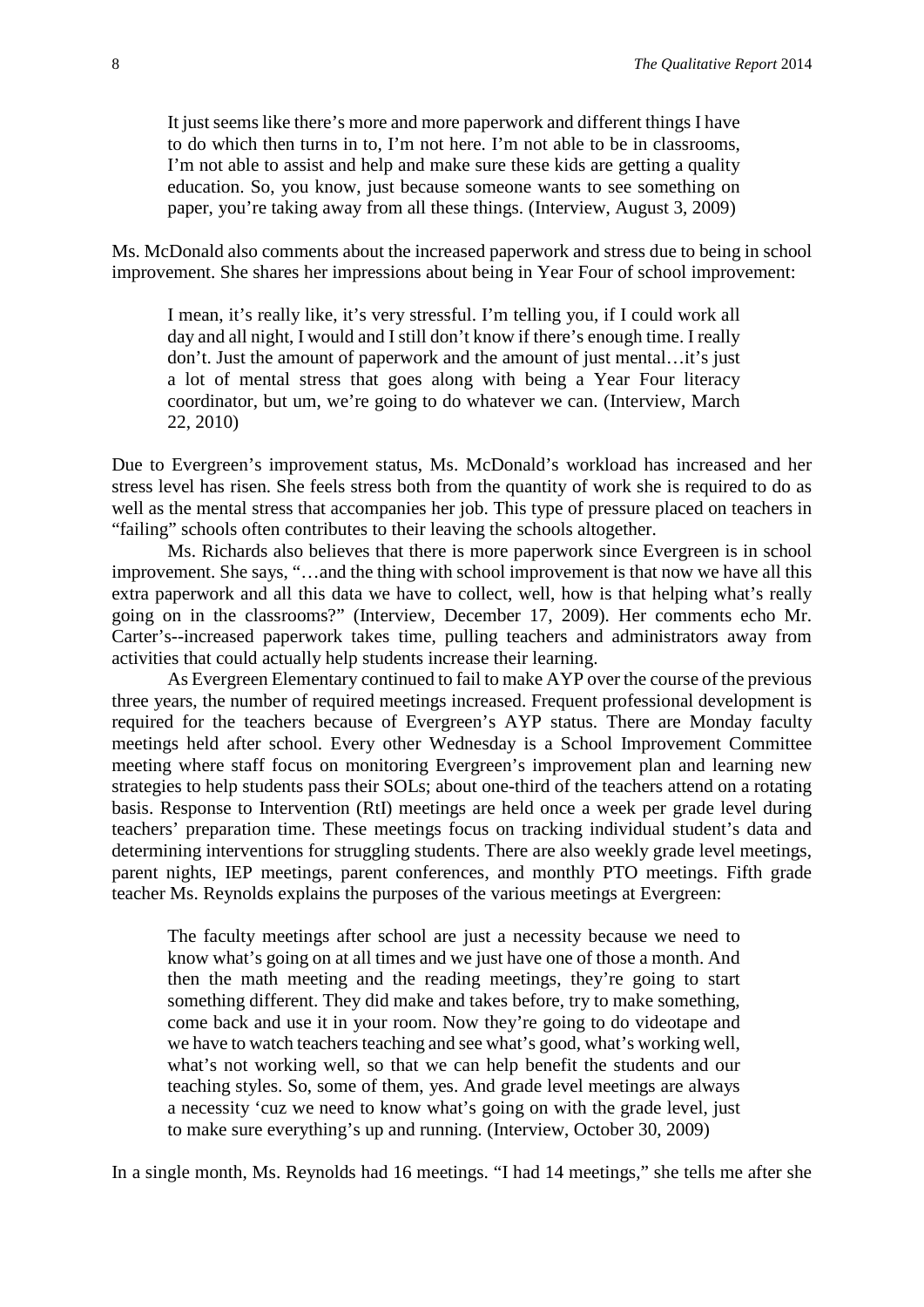counts them all up on her desk calendar. I ask her if that includes RtI and IEPs. She replies, "Yes, that includes RtI, IEPs, um, grade level meetings, things like that. But it's not including, parent meetings at night and PTO and I also went to those" (Interview, October 30, 2009). In all, Ms. Reynolds spent nearly 20 hours in meetings during a single month.

While teachers can see value in at least some of the meetings, they still take time away from other teaching duties such as lesson planning, grading, and tutoring students. When combined with the increased paperwork resulting from being in school improvement, teachers are faced with more work, leaving them with less time to accomplish their duties.

This section offered an overview of teachers' perceptions of the additional duties placed on them due to Evergreen's improvement status and the resulting stress they feel. The following section will explore one teacher's reasons for leaving Evergreen Elementary School. He shared many of the same attitudes expressed by teachers above, yet some unique factors contributed to his decision to leave the school at the end of the year. These are discussed below.

#### **Why He Left: Mr. Parker's Story**

Mr. Parker taught fourth grade at Evergreen Elementary School during the 2009-2010 school year. He started his career as a special education assistant while he got his Master's in education and has been teaching for 16 years. The 2008-2009 school year was his first at Evergreen, though he previously worked for a K-2 school in the same district.

All of the previously discussed factors contributed to Mr. Parker's decision to resign from Evergreen. Mr. Parker became increasingly disenchanted with teaching at Evergreen throughout the year and quit after he found a new job at a local private school.

Shortly before he resigned, Mr. Parker contacted me, asking if I could write a recommendation for him. He felt that the administrator observations did not accurately reflect his teaching, but believed that since I spent more time in his classroom, I would have a more complete view of his teaching. He was concerned that the administrator observations would be used against him. I politely declined on the advice from my advisor who suggested I stay out of school politics while in the field, but I offered to provide him with a copy of one of my observations. I did not hear back from him, but later saw in the school board minutes that he was granted a leave of absence and later, resigned. He was hired by a private school in the same county as Evergreen.

While the majority of the teachers at Evergreen Elementary School discussed the additional stress they felt from the pressure to make AYP, the stressful atmosphere increased for fourth grade teachers in particular when it became clear to Mr. Parker that the principal, Mr. Carter, was focusing his attention on them and their classroom activities. He feels that Mr. Carter targeted fourth grade because as a team, they were the most outspoken of the grade levels: We actually stood our ground and questioned him and that is kinda his M.O. As long as you say, "Yes, sir, yes, sir" and just blindly do what you're supposed to do, you're fine. If you question him or bring up something else, then, well, watch out. And there were some strong personalities on the team. But for me, it was, I would rather fight the good fight and lose than sit down and not say anything, just go along with it.

And he blew up that (the fourth grade) team, too. On that team now, let's see, Martha is teaching first grade. Gail's still teaching fourth but she's downstairs. Kari Thompson is teaching fourth but she's upstairs and then Susan Martin is teaching third grade and then I'm not there. So there's only two people out of the five who are still on that team. (Interview, April 20, 2011)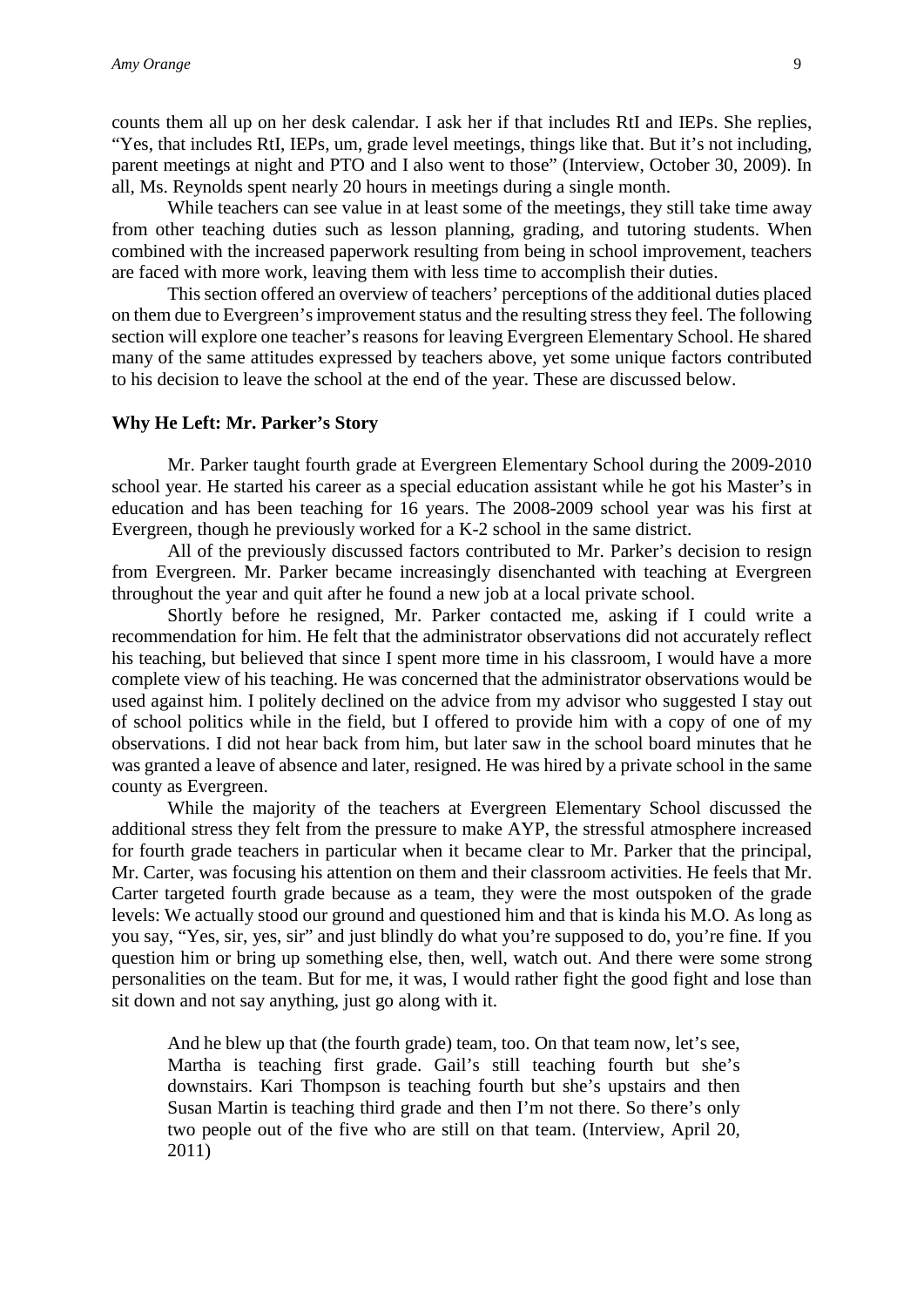The fourth grade team's outspokenness and willingness to question him caused Mr. Carter to single them out, eventually splitting up the fourth grade team despite their ability to work collaboratively and effectively. These difficulties with the principal increased the amount of stress placed on Mr. Parker and the other fourth grade teachers.

In addition to feeling targeted by his principal, Mr. Parker felt that he could not implement good teaching practices in his classroom due to the pressure to teach to the tests and raise students' SOL scores. It got to that point where I was being forced to, to just compromise my beliefs and what was good teaching. I kinda base everything I do on what's best for kids and it just became really evident that that wasn't the focus of the school at that point. It was just, "How can we do really well on SOLs?" And it's all on the teachers and no matter what happens, you're held accountable for anything. It just got to the point where the principal...I just knew he was looking for some scapegoats and he targeted the fourth grade, so…

The biggest thing was we were taking just a practice test, which is supposed to be totally practice, the kids are just gonna get to see the format of the SOLs. And then the kids took the test and they bombed it. And the reason they bombed it was… I mean, we analyzed the test and we'd only taught them 30% of the material at that point in the year 'cuz they took it the middle of January. But the principal saw the scores and he just, he lost it. He sent a really threatening email to the whole fourth grade team and copied it to some of our colleagues at the same time and just was like, "No, I'm putting you all on teacher improvement plans and you can get fired if you don't do this, this and this." And we called him on it. We were like, "Wait a second. What was the purpose of this test?" (Interview, April 20, 2011).

The problem continued to worsen. Two of Mr. Parker's fourth grade team members went to their union representative for assistance. The union representative told them to talk to the superintendent. Following his advice, they turned to the superintendent, who told them to meet with the principal and that they needed "to work it out". Mr. Parker says, "And that was a very interesting meeting. And after that meeting, I mean, you could just tell things were totally different". The relationship between Mr. Carter and the fourth grade team continued to deteriorate, with no additional advice from the superintendent or union representative.

Mr. Parker speculates about the reasons why Mr. Carter may have acted the way he did, including the increased focus on test scores and resulting stress. He shares:

And part of it too was that he (Mr. Carter) was so focused on doing the SOLs that… He came in to my class a couple of times and just had no idea what was going on. Like one lesson I was doing this pancake lesson. But it wasn't just that. They were making pancakes but then they were reviewing fractions and they were comparing and contrasting and doing four different things. I had everything listed on the board. So he came in with the state coach. They (Mr. Carter and Dr. Peterson) came in, saw that we were making pancakes, looked around for a few minutes, and left. And then he called me into his office later and was like, "You know, you can't just be making pancakes." And I was like, "We weren't just making pancakes." And I went through and…and he still didn't have, he just didn't get it. And I met with the state coach (Dr. Peterson) 'cuz I saw her the next day and she was like, "Well, what was going on?" and I explained it to her and she got it. She was like, "Oh, okay. That makes sense now." So just a few other incidences like that.

Then with my math group, it was getting close to SOL time and I had a challenging group. They needed some improvement on their math skills. So we had our pacing guide. You had to be on this lesson at this time. And he (Mr. Carter) had gone to the central office and they were sending in someone from the central office to make sure that we were toeing the line and doing what we were supposed to do. So, I talked to the principal after and was like, "I'd like to just, you know, come off the pacing guide for two weeks." I said, "I'll cover everything except for maybe one thing at the end. But the kids will have it, they'll understand it, they'll know it. At this point, I don't feel comfortable going on because they're not going to remember it". And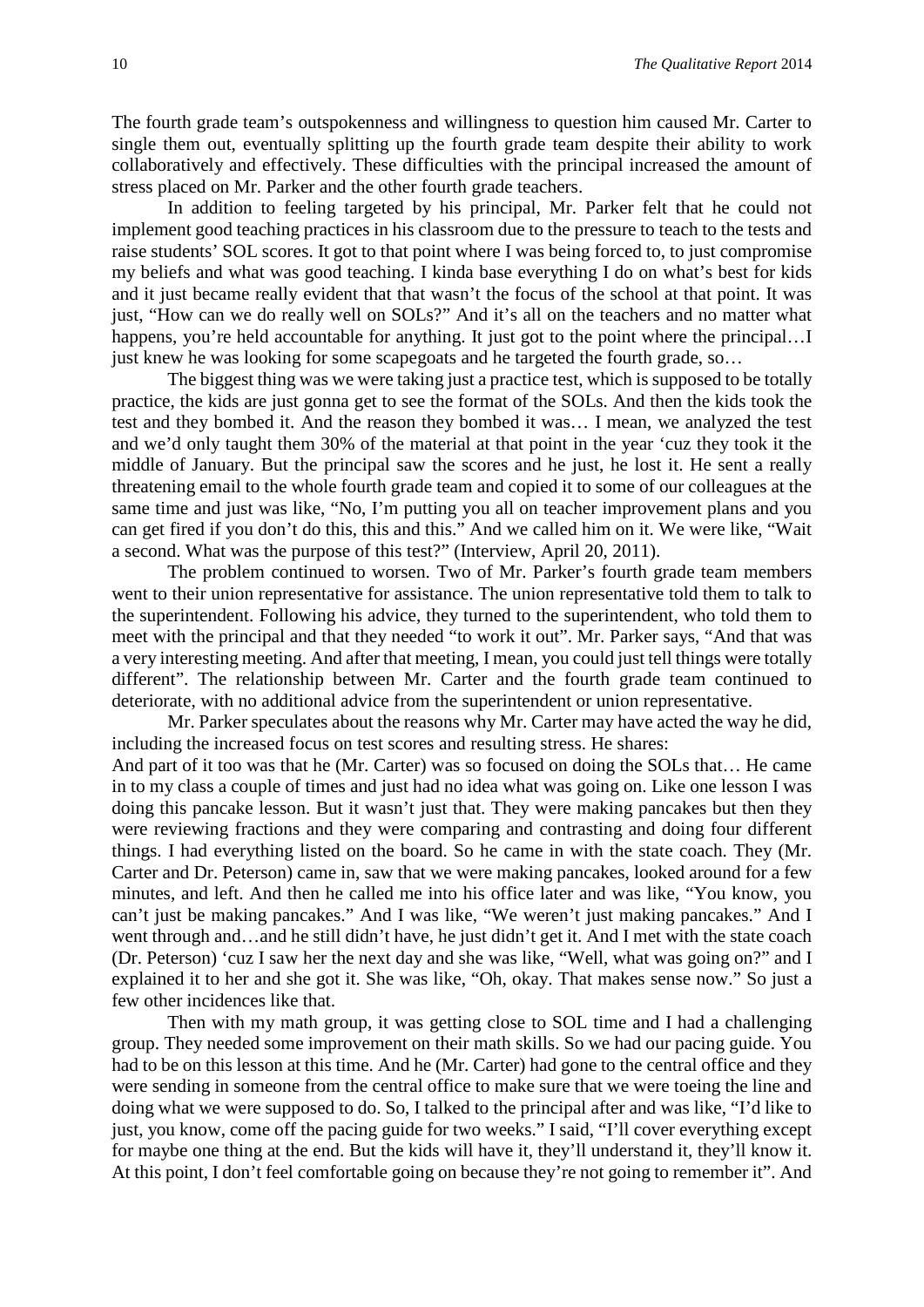I was basically told, "No, you need to just stick to the pacing guide." And I don't remember his exact words, if it was, "I don't care if the kids learn the material, you just have to cover it all". And at that point, I just, I knew. (Interview, April 20, 2011).

Ultimately, Mr. Parker left Evergreen because he did not feel that he could teach the way he needed to and he felt that what was happening at Evergreen was not good for students. Administrators misunderstood some of his teaching strategies. He dislikes the focus on passing the tests at the expense of students.

This focus on the SOLs drove all instruction at Evergreen, according to Mr. Parker. The final month before the tests, he says new instruction stopped and teachers engaged in review of previously taught material and test preparation with the students:

And then the last three weeks before the SOLs, basically what we did was we stopped teaching math and then they had the students who knew the math really well being tutors for the students who didn't know the math that well. For me, I had a big problem with that too. 'Cuz that's not their job. And if I was a parent of one of those kids…and I did have a lot of complaints that, "Hey, it's not my child's job to tutor these kids." And I could totally see their point. (Interview, April 20, 2011)

The administrators' decisions to focus on review rather than teach new content had two negative consequences for students who knew the material well: they were denied the opportunity to continue learning and became tutors for students who had not mastered the material. Some parents became upset with this scenario, feeling that it was not the responsibility of their children to tutor others.

As the SOLs neared, Mr. Parker also found that the level of stress felt by students increased. He describes the atmosphere at Evergreen leading up to the SOLs:

Oh, it was high stress. I mean, it was, "You guys are gonna be taking these practice tests. The administration and everyone is going to analyze and go over the practice tests and you will target these". So, they started this new program, I forget exactly what it was called, but they take the test on the computer and then you have the results broken down by test, by curriculum area. And the next year, they were going to institute that district-wide as well. And for me it just, there was this atmosphere at the school, and pervading around the district, that it was the teachers' fault, that we're blaming it on the teachers. And when they passed AYP, it was interesting… In the paper, you know, they thanked the parents, they talked about the administration, they talked about the students doing really well, but there was no mention of the teachers, which I found, you know, interesting. Maybe it was just an afterthought. But, you know, it wasn't there. It wasn't, "Wow, great job teachers!" (Interview, April 20, 2011)

Not only were teachers held accountable for everything that happened in the classrooms and for students' SOL performances, they were also not credited when improvements in SOL scores did occur. Placing all of the pressure on teachers while not rewarding their efforts when they are successful may cause them to look for jobs in less-stressful atmospheres or to feel that their efforts are not appreciated, as Mr. Parker did.

Mr. Parker believes that students also felt increased pressure and stress due to the increased number of practice tests they were given and the incentives offered to them for performing well on these released-item tests. I ask him if the students were aware of the high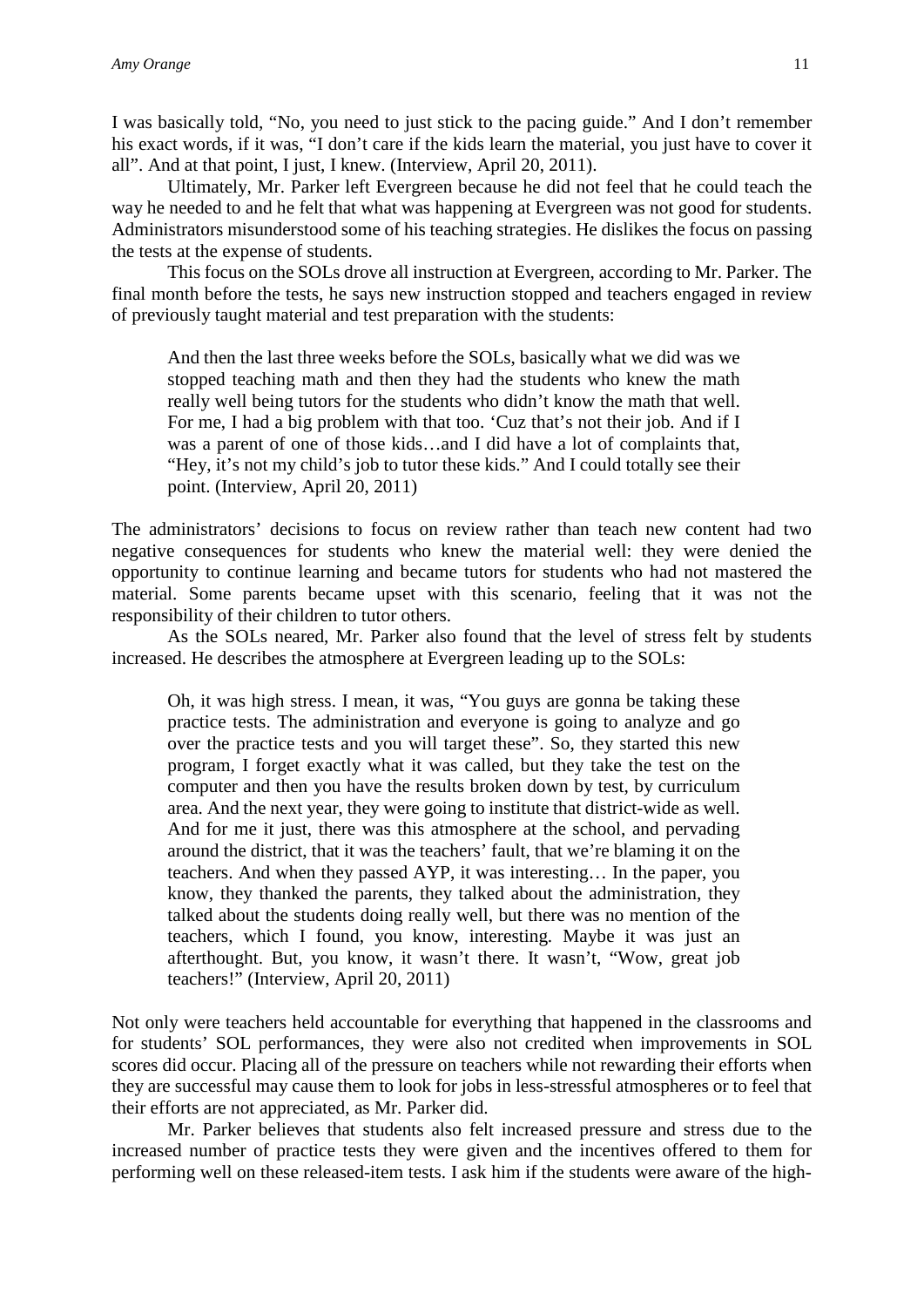stakes tests, Mr. Parker says:

Oh, yeah, they were totally freaking out. I mean, I made a point of just doing some things that just cut the tension. I'm like, "Guys, you know, the stuff, you're going to do fine, you're going to be okay."

They (the administrators) also did some big incentives thing, too. When you took a practice test if you passed or improved by so much, then you'd get pizza or you'd get an ice cream party. They dangled a bunch of carrots, he laughs. (Interview, April 20, 2011). However, he says there were no carrots for the teachers, again showing that while teachers are held responsible if students' SOL scores do not increase, they are not rewarded if they do improve and are not offered any positive incentives.

The increased emphasis on SOLs, the lack of good teaching at Evergreen, and the atmosphere all contributed to Mr. Parker's decision to leave Evergreen and teach at a local private school. He explains how he came to the decision to leave Evergreen at the end of the year:

So at first I applied for a leave of absence and that was granted. And then the opportunity came up here and walking into the school… I was in here for two minutes and I just…you could just see that it was what teaching used to be, you know, 12, 13 years ago when I first started out. So, it was a no-brainer. It was definitely a pay cut, but at that point, it wasn't teaching anymore, for me. It was just spewing out information and if the kids get it, great. If they don't, keep going. And that's not teaching, to me. (Interview, April 20, 2011)

He believes that other public school teachers are feeling similar frustrations and are ready to leave when opportunities present themselves. He says, "People are looking for other options, too. I know there's a kindergarten opening at this school next year and a lot of public school teachers applied for the job. And I mean, it's a significant pay cut, but they just are like, 'I've had enough.'" (Interview, April 20, 2011).

Despite the pay cut, Mr. Parker is very happy with his decision to leave Evergreen Elementary. He explains his contentment with his new job and his renewed joy in teaching, saying: Just being here (at his new school) has been just amazing. It's at least an hour and a half of planning time a day. And just, the expectations here are that you are going to be doing stuff that is hands-on, getting these kids to be critical thinkers and you know… Like last week, we did an Egypt day where we studied this unit on Egypt and did all this stuff. And then the kids picked specific things, did some research on it in groups and then we had the school, all the different classes come in, and they presented the different aspects of it. And it's just what learning should be. You find a topic and get the kids interested. It's just what teaching should be. You're hitting all the aspects of Bloom's taxonomy where at Evergreen Elementary, you hit the first two or three and after that it was like, "Uh-oh, you gotta stop. That's not on the SOLs." And then the writing here, too. I mean, it's amazing the amount of writing that we teach. And just a night and day difference between the creative writing here and writing wasn't on the fourth grade SOL, so you barely touched it. So it's just the difference between teaching to a test and teaching what needs to be taught.

It has renewed my joy in teaching again. And I can see myself staying here and retiring here. And we had to make some adjustments at home, but I mean, it's well worth it because I can get almost all of my work done here. It's huge. So yeah, I went into teaching knowing that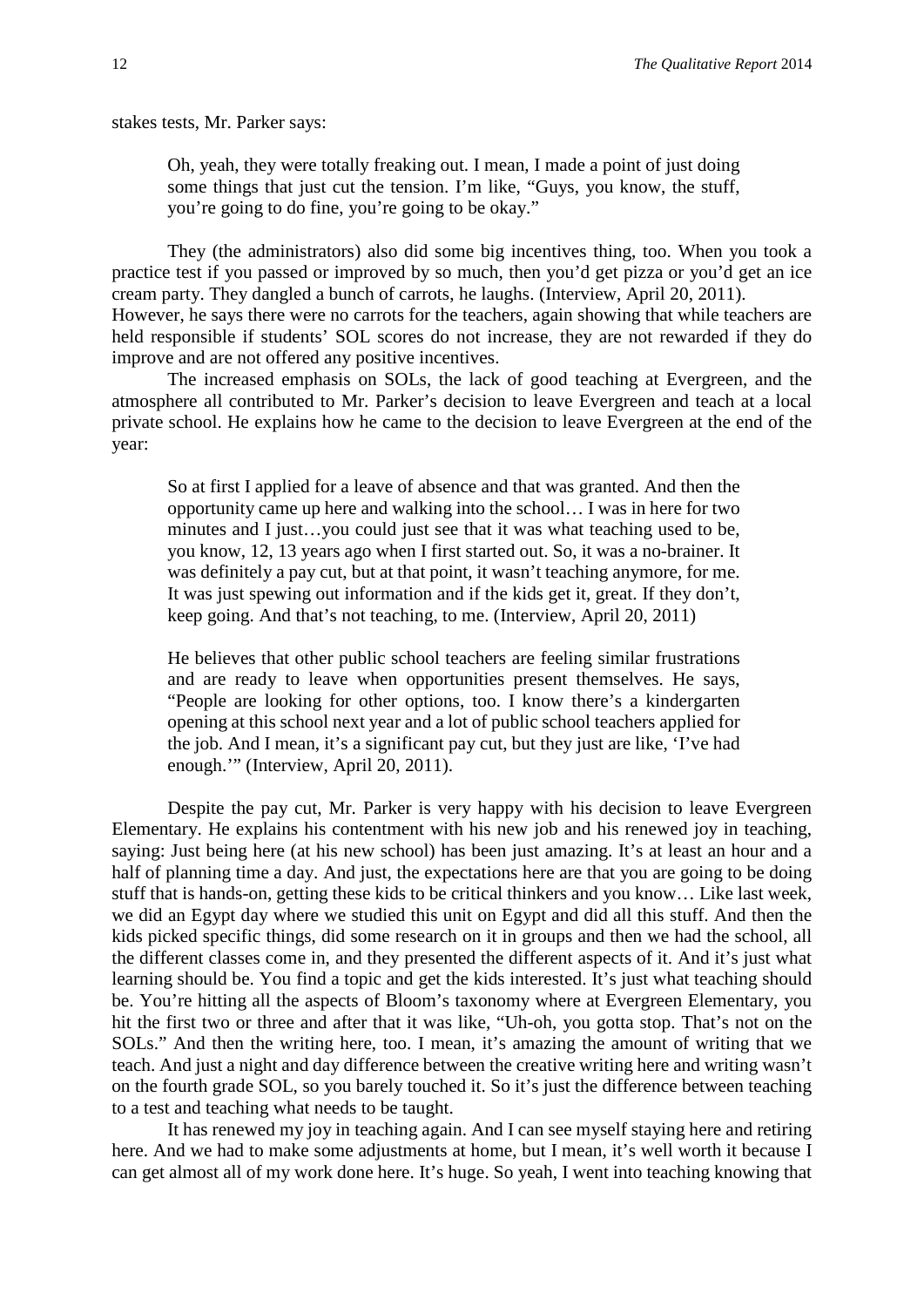I'd never be rich, but just the quality of life and that changed. (Interview, April 20, 2011)

By leaving Evergreen Elementary, Mr. Parker rediscovered happiness and joy in teaching. His current school encourages him to engage his students in activities requiring critical thinking and exploration, things which he did not often get to do at Evergreen. Teaching at a private school also frees him from testing pressure, which he feels is the main reason he can teach the way he wants to, not merely to cover material that will be tested.

#### **Discussion**

The results of this study illustrate why some teachers may resign from schools that are in school improvement and explains the factors that contribute to their decisions to resign. Ultimately, Mr. Parker left Evergreen due to the implementation of policies that went against his personal and professional beliefs. These newly implemented policies resulted from the push for Evergreen to make AYP. Mr. Parker left Evergreen because he felt that the relationships between teachers and Mr. Carter had become too adversarial and he no longer felt that he could teach in a manner that best served the students. He disliked the emphasis on test preparation and did not feel appreciated by administrators. He became disenchanted when his principal told him that he did not care if students were learning or not as long as the pacing guide was followed. Ultimately, all of Mr. Parker reasons for leaving stem from Evergreen's Year Four improvement status.

In addition to causing teachers to resign from "failing" schools, NCLB has had other impacts on school staff and students. As Schoen and Fusarelli (2008) found, high-stakes testing environments stifle creativity and lead to a single focus on passing the tests. At Evergreen, this was certainly the case, as multiple new programs were implemented to attempt to increase students' performances on the SOLs. Teachers were asked to spend additional time documenting their classroom activities and students' performance on classroom assessments and attending meetings. This supports Amrein and Berliner's (2002) findings that an increase in teacher workloads may lead to teachers leaving their schools or the teaching profession entirely. At the beginning of the 2010-2011 school year, nearly half of the teachers at Evergreen in third, fourth, and fifth grades were new to the school or grade level. The teachers that left either left Evergreen or switched grade levels.

Teachers resigned from Evergreen for multiple reasons, including stress from preparing students for the SOLs, difficulties with administrators, the inability to teach the way they wanted to, an increase in their workloads, and the pressure to make AYP. All of these factors stem from Evergreen's improvement status. According to Davidson (2009), the top reasons for teachers leaving are: increased workload, interactions with students, and the exacerbation of these problems due to NCLB. In the case of Evergreen, interactions with students were a minor issue.

Datnow and Castellano (2002) and Schmidt and Datnow (2005) found that in order for changes to be supported by teachers, the changes needed to align with teachers' ideologies about teaching. If the reforms match teachers' beliefs, teaching styles, and personalities, they are more receptive to the reforms. Mr. Parker had ideological differences with most of the newly implemented programs at Evergreen, believing that scripted programs are not always the best solution, and he mentions that he could no longer teach in ways he wanted to due to Evergreen's improvement status. Imposing change on teachers has rarely been successful (Datnow & Castellano, 2000; Schmidt & Datnow, 2005; Snow-Gerono & Franklin, 2006), so it is not surprising that the mandated changes at Evergreen contributed to some teachers' decisions to resign.

Imposed reforms may also create a culture of compliance. When teachers are faced with a new reform, they seek the least painful way to implement it (Datnow & Castellano, 2000).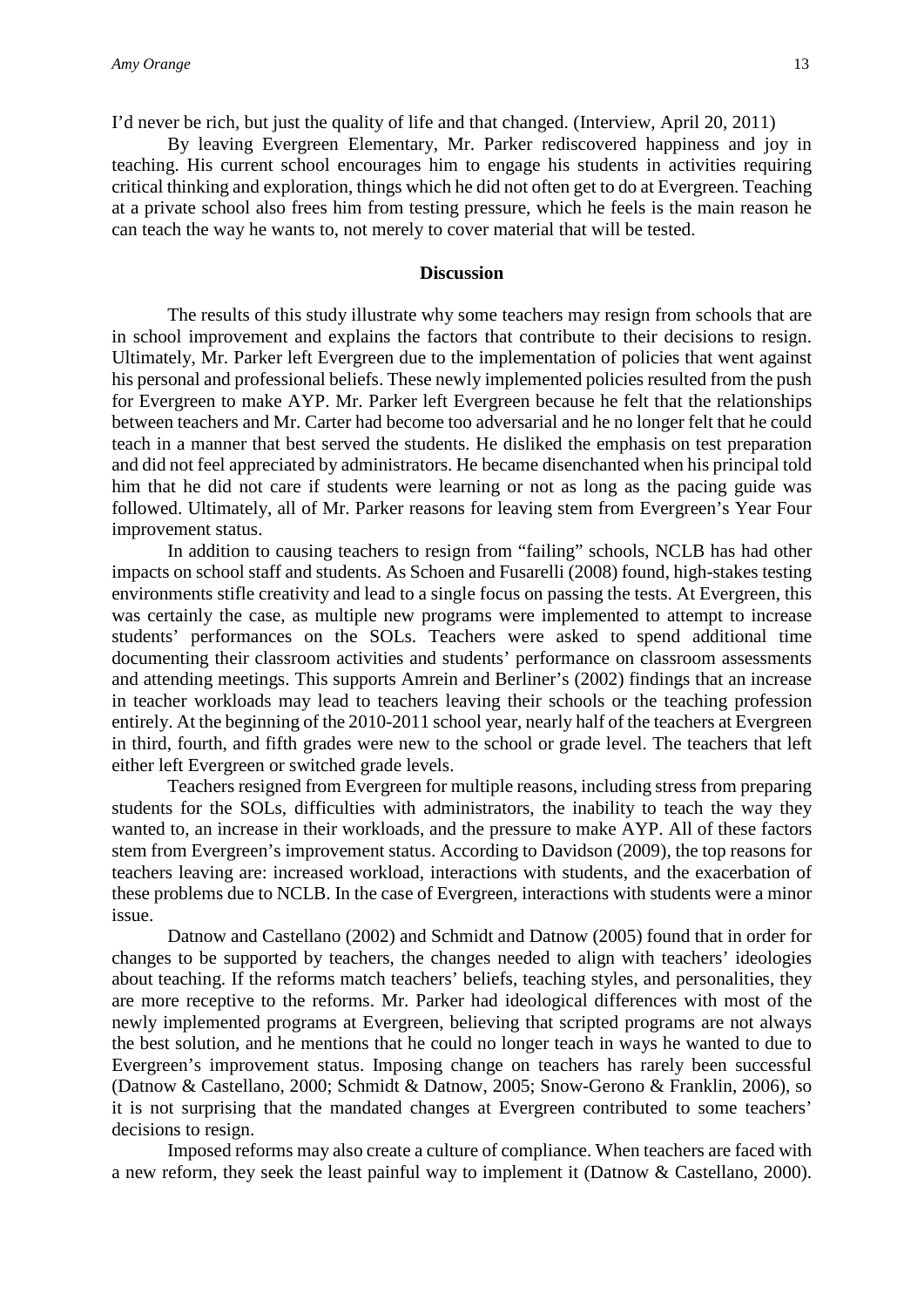While teaching at Evergreen, Mr. Parker implemented the mandated policies, such as test preparation and testing students using multiple-choice formats. However, these sorts of strategies did not align with his teaching beliefs, and it contributed to his resignation from Evergreen at the end of the school year.

#### **Limitations and Future Research**

The nature of the study presented limitations to the study. My findings cannot be generalized due to the small sample size and the context. Limited data was collected providing students' viewpoints; future research would explore how students experience the sanctions placed on schools in improvement and their perceptions about the process and how it impacts them.

For this study, I have used teachers' descriptions of student reactions to testing. I was unable to gain access to classrooms during their end-of-year testing, so for future research, I would like to observe during testing to better understand how the process works and witness teachers' and students' reactions to testing. Also, the majority of my data was collected during the first half of the school year, when test preparations are being implemented, but not to the same degree that they are in the spring as testing nears. Additional research would include observations in classrooms in the months leading up to testing.

For future research, I would like to increase my sample size to include more teachers' perspectives. Mr. Parker had interesting stories to tell about why he left Evergreen. Other teachers would likely have equally compelling stories and add to the body of research on this topic. I would also like to understand why some teachers elect to stay: if the conditions at a school such as Evergreen cause some teachers to leave, why do others choose to stay?

Due to time constraints, the majority of participants in this study were interviewed once. If additional interviews had been possible, greater insight into teachers' experiences working at Evergreen Elementary would have been possible. Participants who were interviewed more than once offered greater detail into their experiences with school improvement and how it impacts them and their students.

#### **References**

- Amrein, A. L., & Berliner, D. C. (2002). High-stakes testing, uncertainty, and student learning. *Education Policy Analysis Archives, 10*(18), 1-74. Retrieved from http://epaa.asu.edu/ojs/article/view/297
- Creswell, J. W. (2013). *Qualitative inquiry and research design: Choosing between five approaches.* Thousand Oaks, CA: Sage publications.
- Datnow, A. & Castellano, M. (2000). Teachers' responses to Success for All: how beliefs, experiences, and adaptations shape implementation. *American Educational Research Journal, 37*(3), 775-799*.*
- Davidson, K. V. (2009). Challenges contributing to teacher stress and burnout. *Southeastern Teacher Education Journal, 2*(2), 47-56.
- Erickson, F. (1986). Qualitative methods in research in teaching. In M. C. Whitrock (Ed.), *Handbook of research on teaching,* (pp. 119-161). New York, NY: Macmillan.
- Goertz, M., & Duffy, M. (2003). Mapping the landscape of high-stakes testing and accountability programs. *Theory Into Practice, 42*(1), 4-11.
- Meyers, C. V., & Murphy, J. (2007). Turning around failing schools: An analysis. *Journal of School Leadership, 17*(5), 631-659.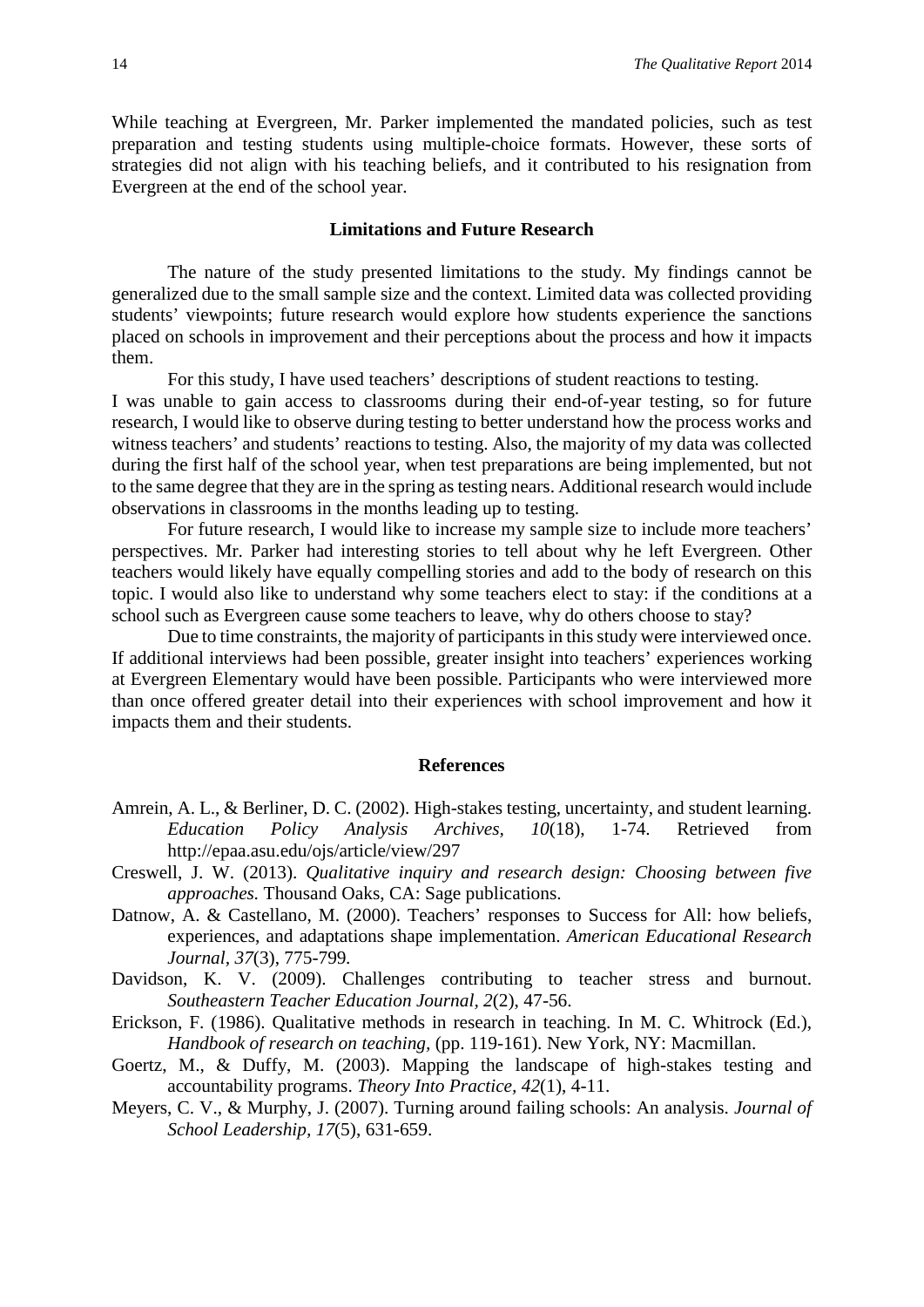- Mintrop, H., & Trujillo, T. (2005). Corrective action in low performing schools: lessons for NCLB implementation from first-generation accountability systems. *Education Policy Analysis Archives, 13*(48), 1-26.
- No Child Left Behind Act of 2001, Pub. L. No. 107-110.
- Schmidt, M., & Datnow, A. (2005). Teachers' sense-making about comprehensive school reform: The influence of emotions. *Teaching and Teacher Education, 21,* 949-965.
- Schoen, L., & Fusarelli, L.D. (2008). Innovation, NCLB, and the fear factor: the challenge of leading 21<sup>st</sup> century schools in an era of accountability. *Educational Policy*, 22(1), 181-203.
- Snow-Gerono, J. L., & Franklin, C. A. (2006). Mentor teachers share views on NCLB implementation. *Kappa Delta Phi Record,* 20-24.
- Yin, R. K. (2009). *Case study research: Design and methods*. Thousand Oaks, CA: Sage Publications.

#### **Appendix I: Teacher Interview Questions**

General Teaching/Background

- How long have you worked at this school?
	- o Have you taught the whole time?
	- o Have you worked in other schools in this division?
	- o Have you taught in other schools anywhere?
- What grades have you taught?
	- o How long have you taught each grade?
- When did you start teaching?/How long have you been teaching?

School Improvement at School/District

- Describe any changes you have seen in your classes since your school entered improvement.
	- o Changes in: work load, curriculum, teaching style, time spent on subjects, etc. Can you explain the changes in detail?
- How have these changes affected you?
	- o In the classroom?
	- o Personally?
- Have you seen any changes at the school level?
	- o Describe.
	- o What's your sense for how any changes have impacted other staff members?
- Have you noticed any changes with your students since your school entered improvement? o Describe.
	- o Changes in: stress level, attitude towards school, behavior, grades, etc.
- Do you have students who attend afterschool remediation?
	- o Which one do they attend?
	- o Have you noticed any improvement in their skills?
- Describe the Response to Intervention meetings.
	- o Are they useful for you?
	- o If so, how?
	- o If they are not, please describe how they could be more helpful.

#### **Author Note**

Amy Orange is an adjunct professor at George Mason University, where she teaches a course in Qualitative Research methods. She received her Ph.D. in Education Research, Statistics, and Evaluation from the Curry School of Education, University of Virginia. Her research interests include school accountability, education policy, and school improvement.